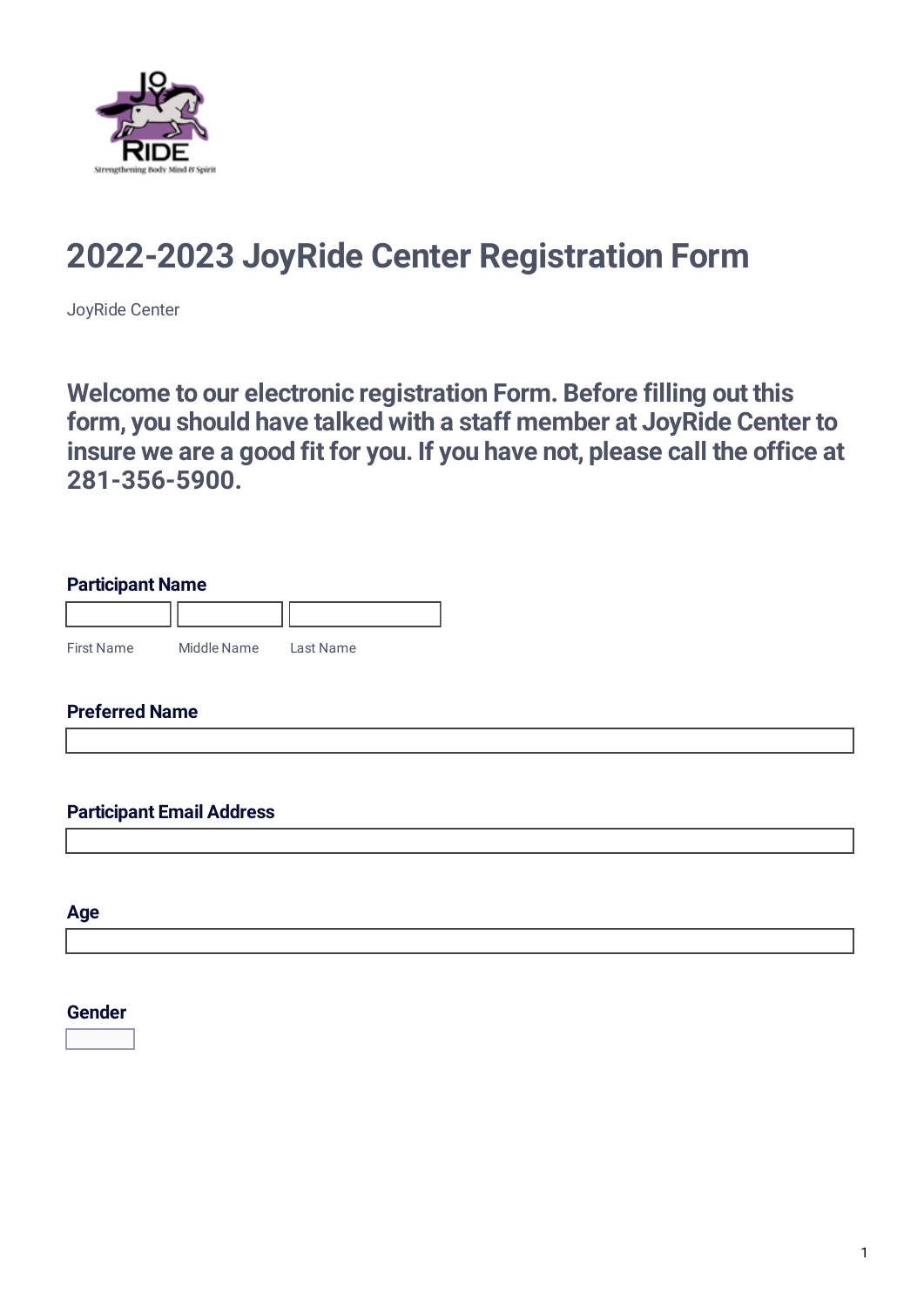## **Height**

#### **Weight**

Г

## **Participant Address**

| <b>Street Address</b> |                  |
|-----------------------|------------------|
|                       |                  |
| City                  | State / Province |
|                       |                  |
|                       |                  |

٦

Postal / Zip Code

## **Program(s) of Interest:**

- $\Box$  Therapeutic Riding
- **Prep Day Program**
- □ Equine Assisted Learning
- $\Box$  Heroes and Horses

## **What are your goals for the program?**

## **Primary Contact**

### **Primary Phone**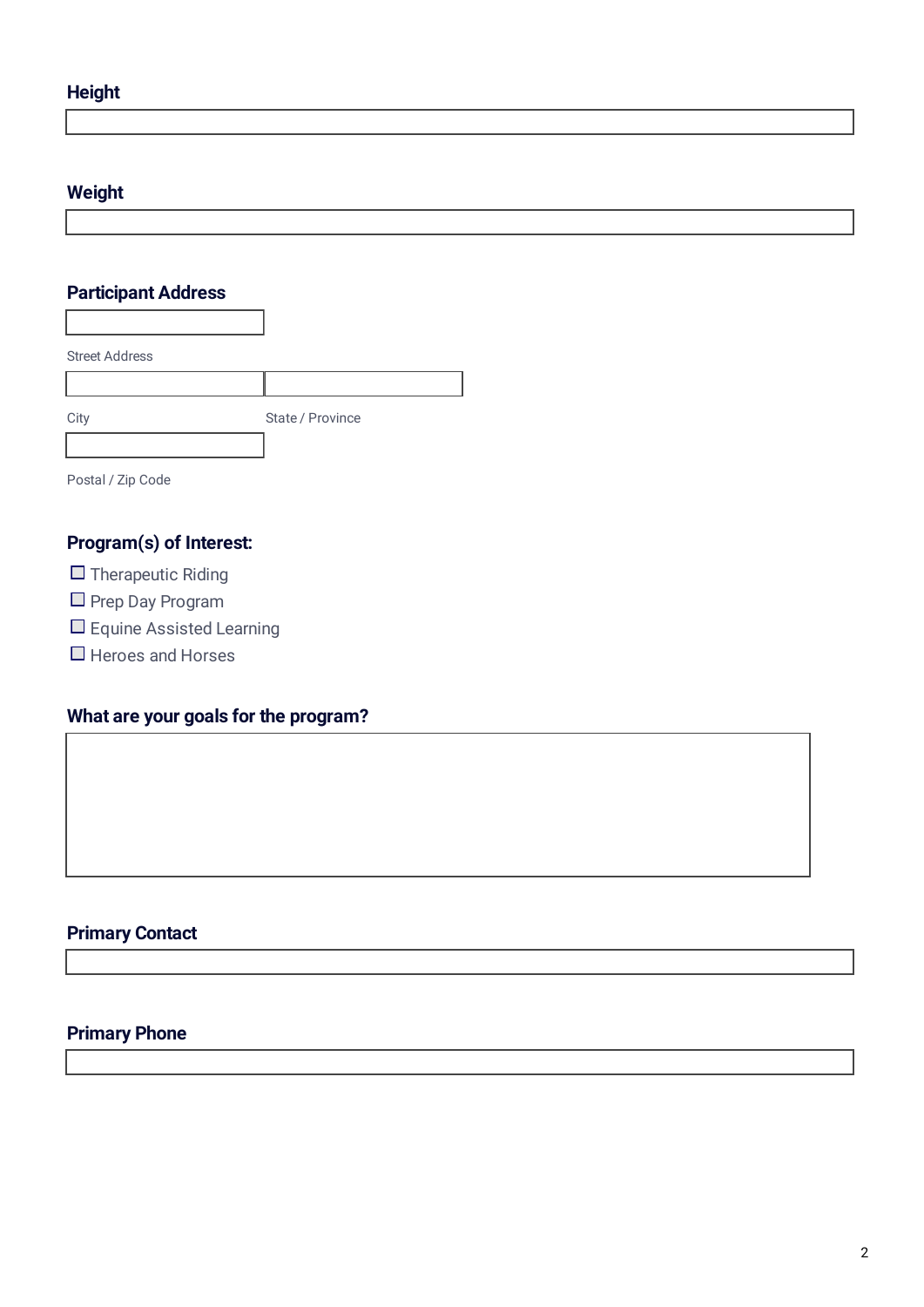#### **Primary Contact Email**

example@example.com

#### **Relation to Participant**

#### **Primary Contact Address (if different than above)**

Street Address City **State / Province** Postal / Zip Code

#### **Emergency Contact**

example@example.com

#### **Emergency Contact Phone**

example@example.com

#### **Emergency Contact Relationship**

#### **Secondary Contact/Guardian**

#### **Secondary Contact Phone**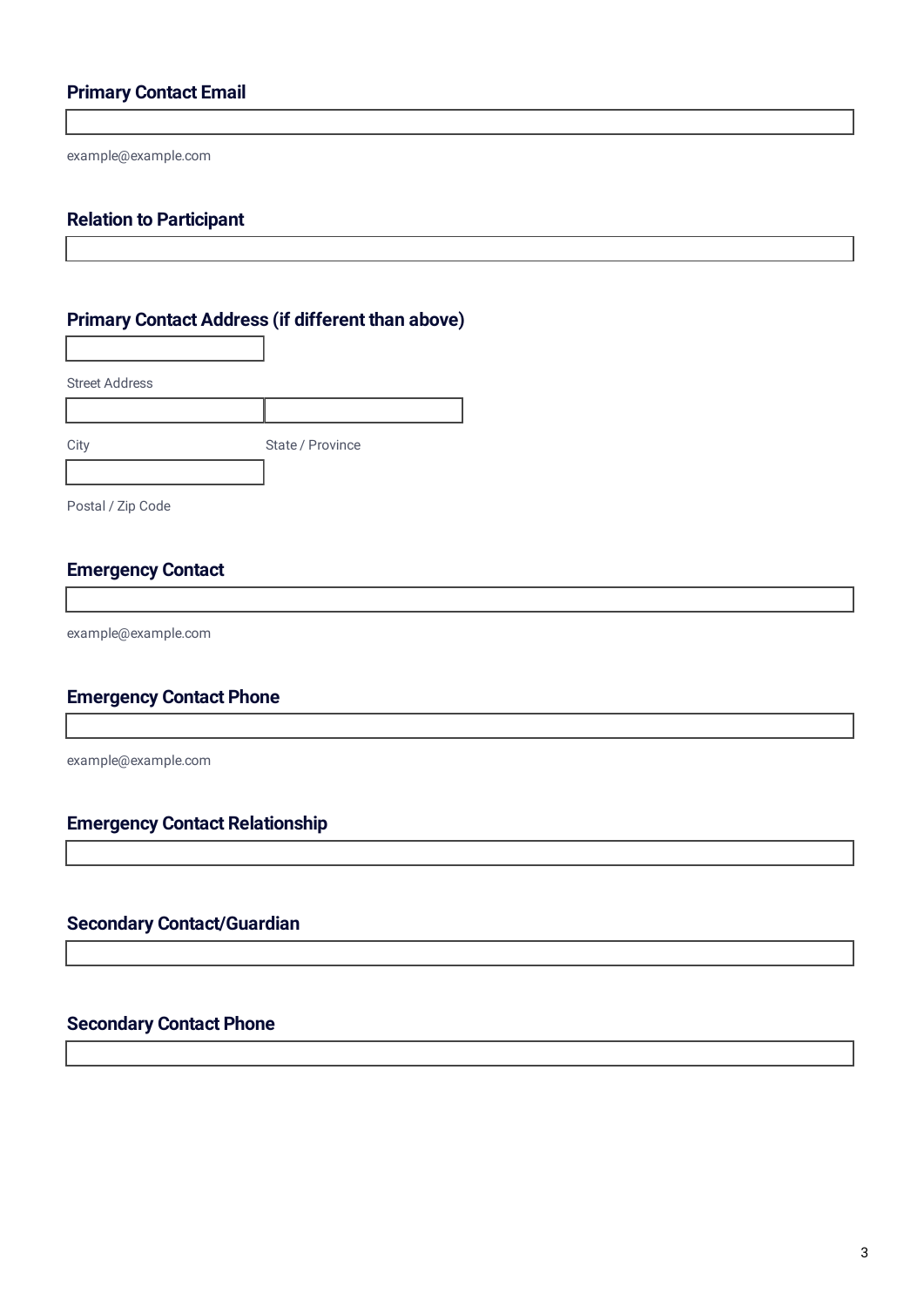## **Participant's health history and any ongoing medical issues**

## **Cognitive Age of Participant**

## **Participant Diagnosis**

| $\Box$ Acquired Brain Injury        | $\square$ ADHD                    | $\Box$ Angleman Syndrome   |
|-------------------------------------|-----------------------------------|----------------------------|
| $\Box$ Amputee                      | $\Box$ Anxiety                    | $\Box$ Asthma              |
| $\Box$ Auditory Processing Disorder | $\Box$ Autism Spectrum Disorder   | $\Box$ Bipolar             |
| $\Box$ Cognitive Disability         | $\Box$ Deaf or Hard of Hearing    | $\Box$ Cardiovascular      |
| $\Box$ Cerebral Palsy               | $\Box$ Congenital Anomaly         | $\Box$ Developmental Delay |
| $\Box$ Down Syndrome                | $\Box$ Epilepsy                   | $\Box$ Learning Disability |
| $\Box$ Mental Health Condition      | $\Box$ Seizure Disorder           | $\Box$ Spinal Bifida       |
| $\Box$ Spinal Cord Injury           | $\Box$ Smith-Lemli-Opitz syndrome | $\square$ PTSD             |
| $\Box$ Depression                   |                                   |                            |
|                                     |                                   |                            |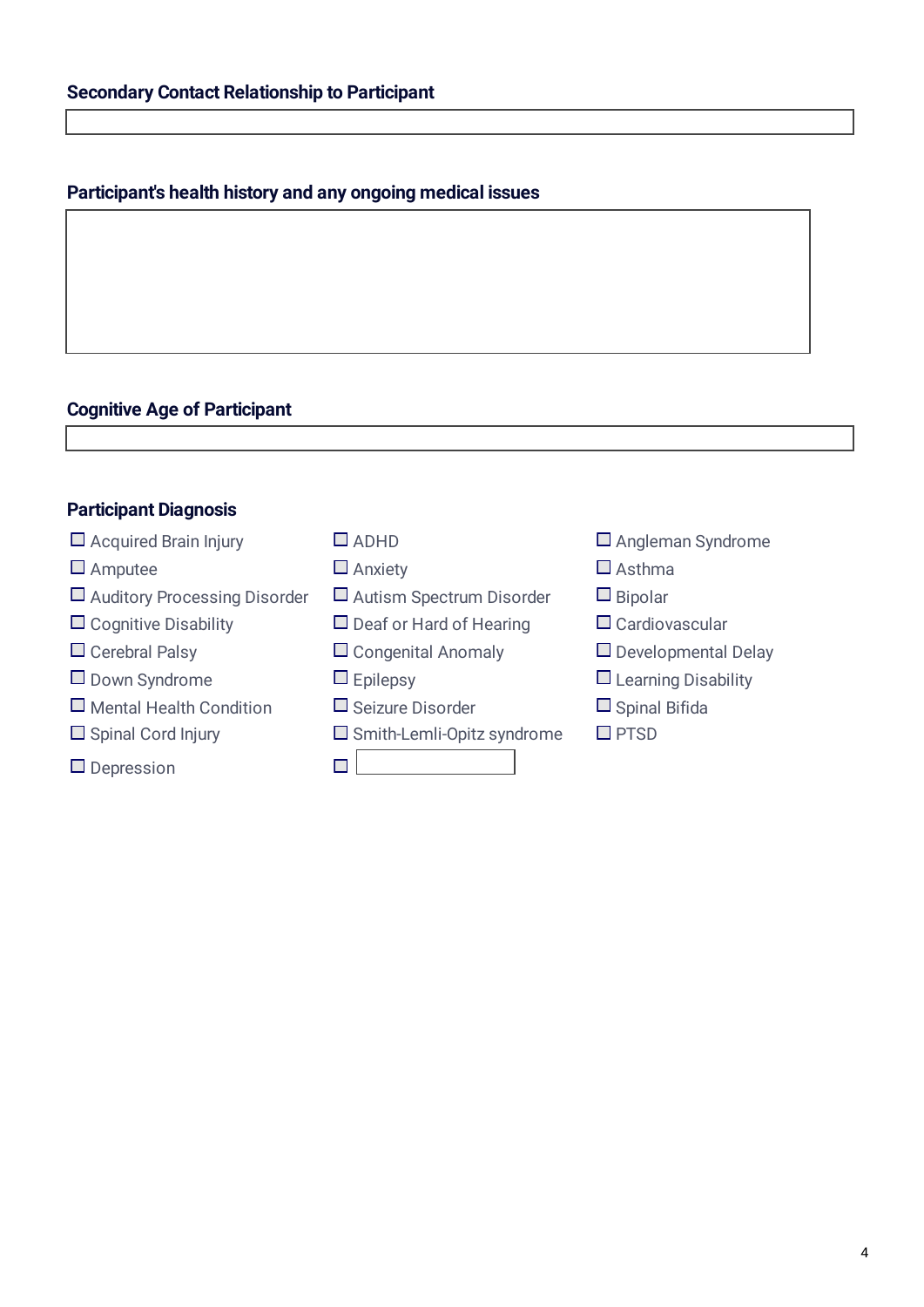#### **Current Medications:**

**Participants with seizures: Please note the most common type of seizure, any changes in seizure activity in the past year, typical aura (pre-seizure behaviors, motor activity during seizure, post seizure behavior, duration of seizures, and any other information.**

#### **Any changes to physical functions in the last year?**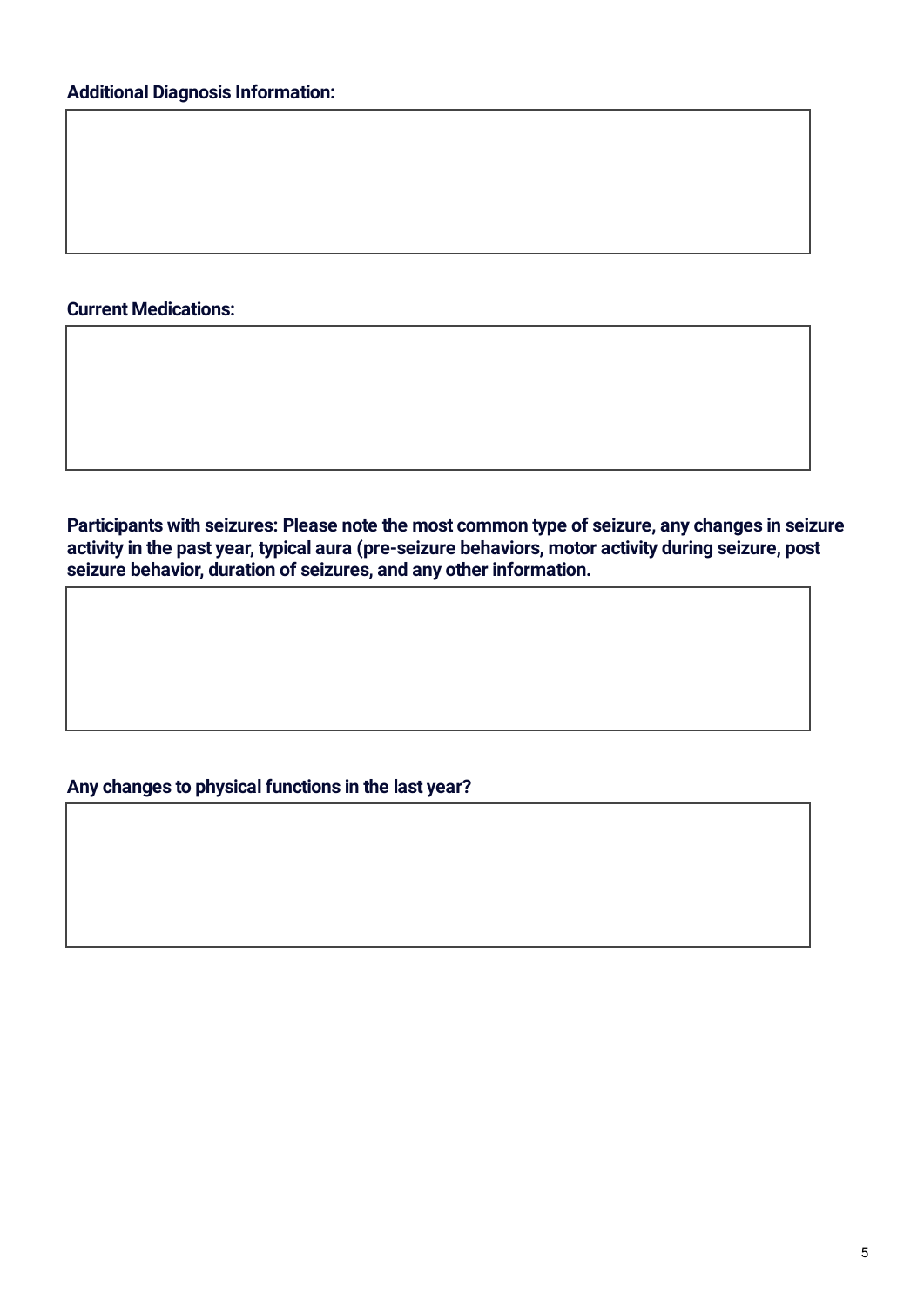## **General Considerations:**

**Physical Concerns**

**Communication**

**Behavioral/Social**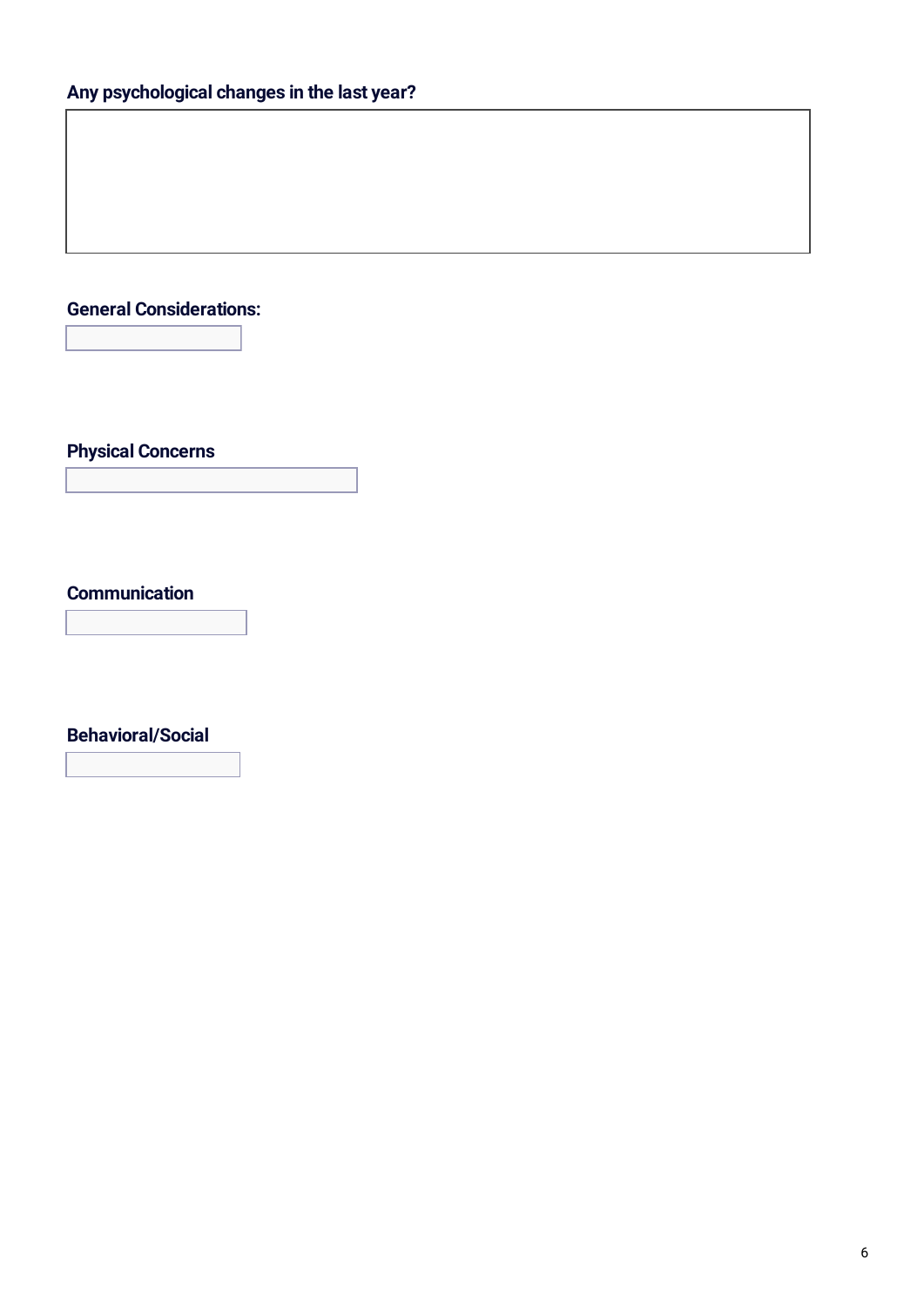#### **Check any that apply**



#### **Additional Information:**

### **Participant's health history and any ongoing medical issues**

**Have you received a mental health diagnosis? If so please descrive.**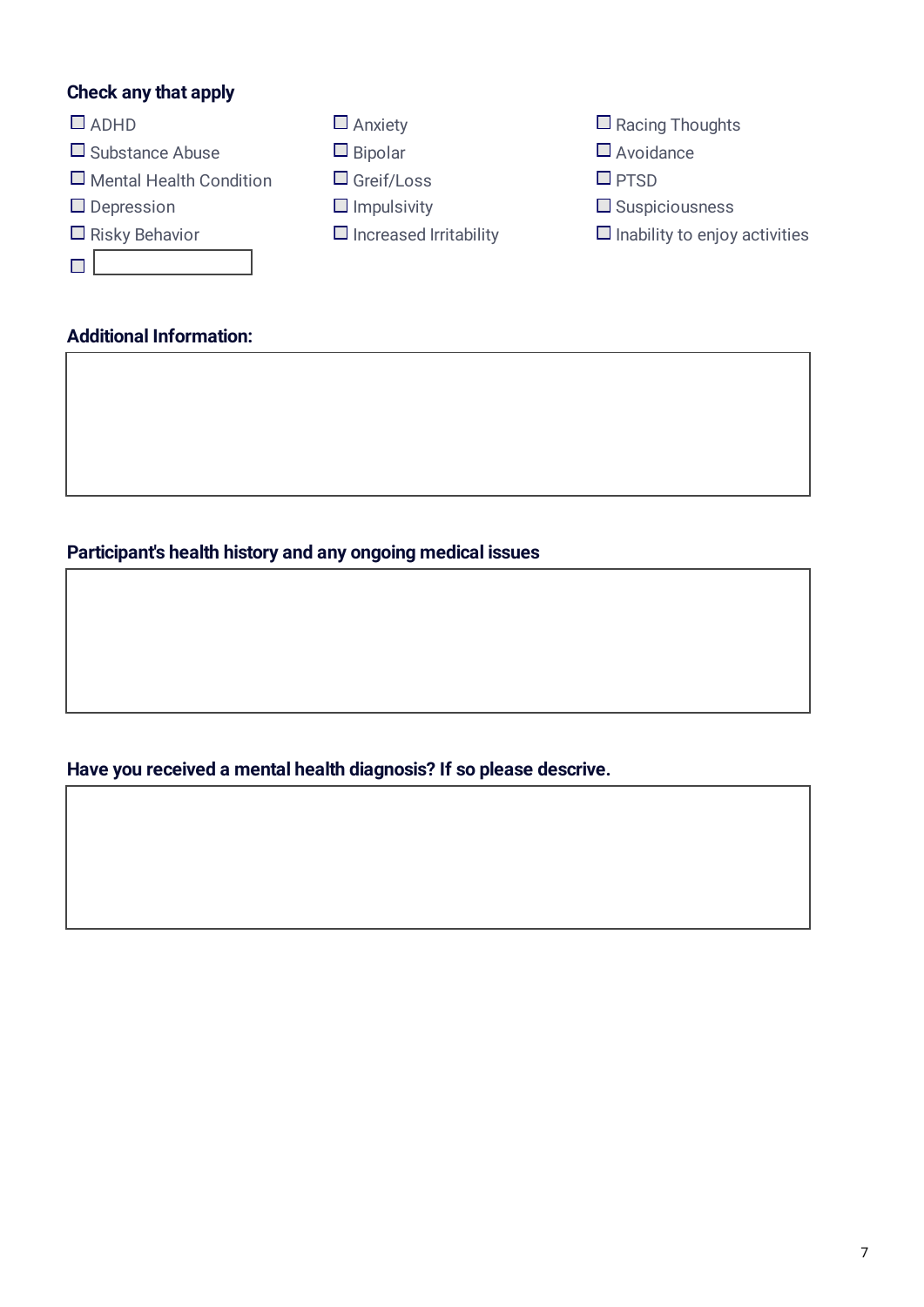#### **Have you received outpatient treatment? Are you engaging in any therapies now? Please describe the nature of the treatment.**

### **Any psychological changes in the last year?**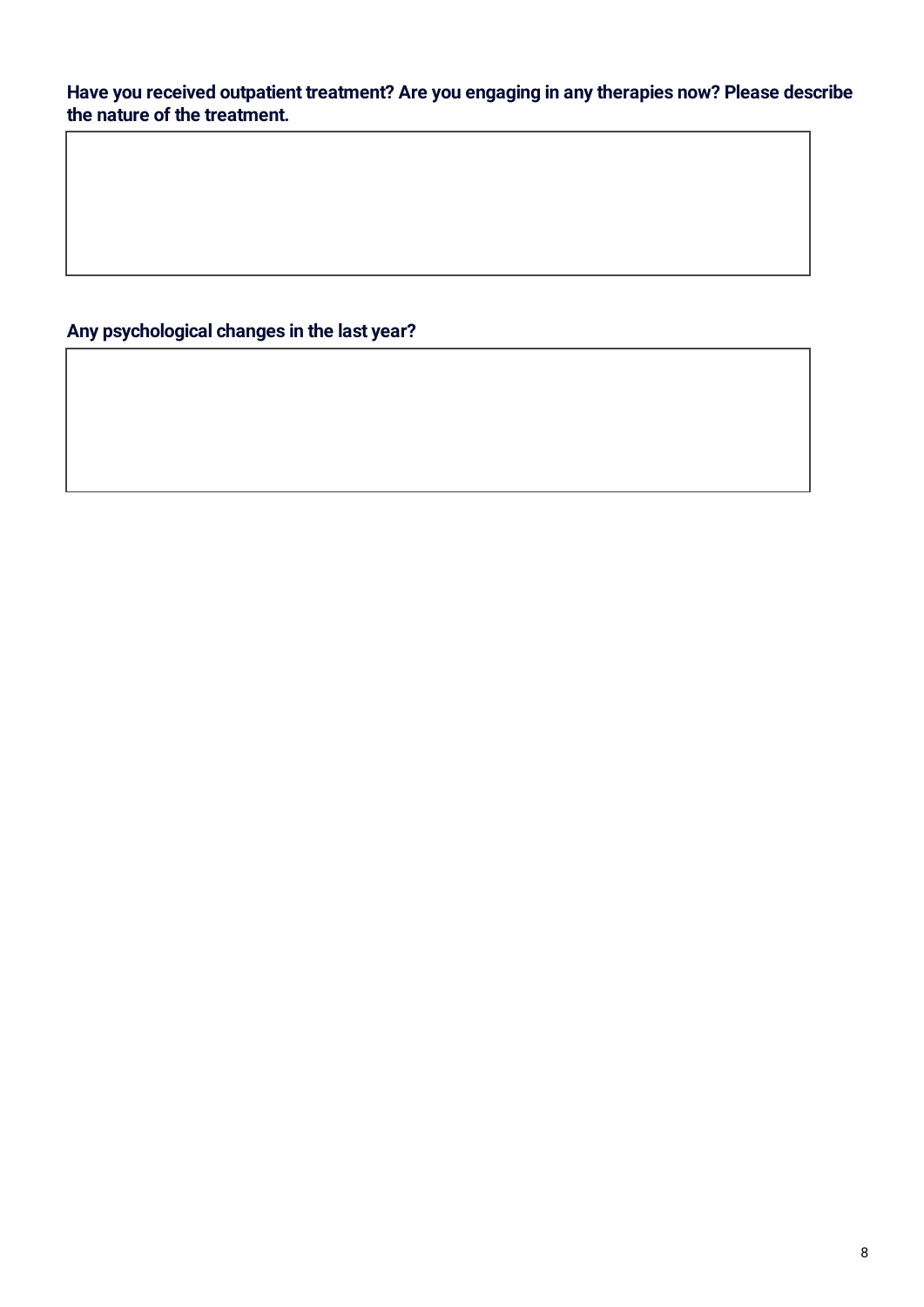#### \*\* **Precautions and Contraindications for Equine Assisted Activities**

Please note below if any of the following apply:

#### **Orthopedic**

- $\bullet$  Atlantoaxial Instabilities including neuralgic symptoms
- Coxa Arthrosis
- Cranial Deficits
- Heterotopic Ossification/Myositis
- Ossificans
- Joint Subluxation/Dislocation
- Osteoporosis

#### **Neurological**

- Pathologic Fractures
- Spinal Fusion/Fixation
- Spinal Instability/Abnormalities
- Seizure Disorder
- Neurologic Hydrocephalus/shunt
- Spina Bifida/Chiari II malformation/Tethered
- Cord/Hydromyelia
- **Other**
- Poor Endurance
- Skin Breakdown
- Indwelling Catheters
- Weight over 200 pounds
- $\bullet$  Medications i.e. photosensitivity
- Allergies
- Blood Pressure Control
- **Medical/Psychological**
- Animal Abuse
- Physical/Sexual/Emotional Abuse
- Dangerous to self or others
- Fire Settings
- Exacerbations of medical conditions (e.g. RA, MS)
- Heart/Cardiac Conditions
- Hemophilia
- Medical Instability
- Migraines
- Peripheral Vascular Disease
- Recent Surgeries
- Respiratory Compromise
- Substance Abuse
- Thought Control Disorders
- Weight Control Disorder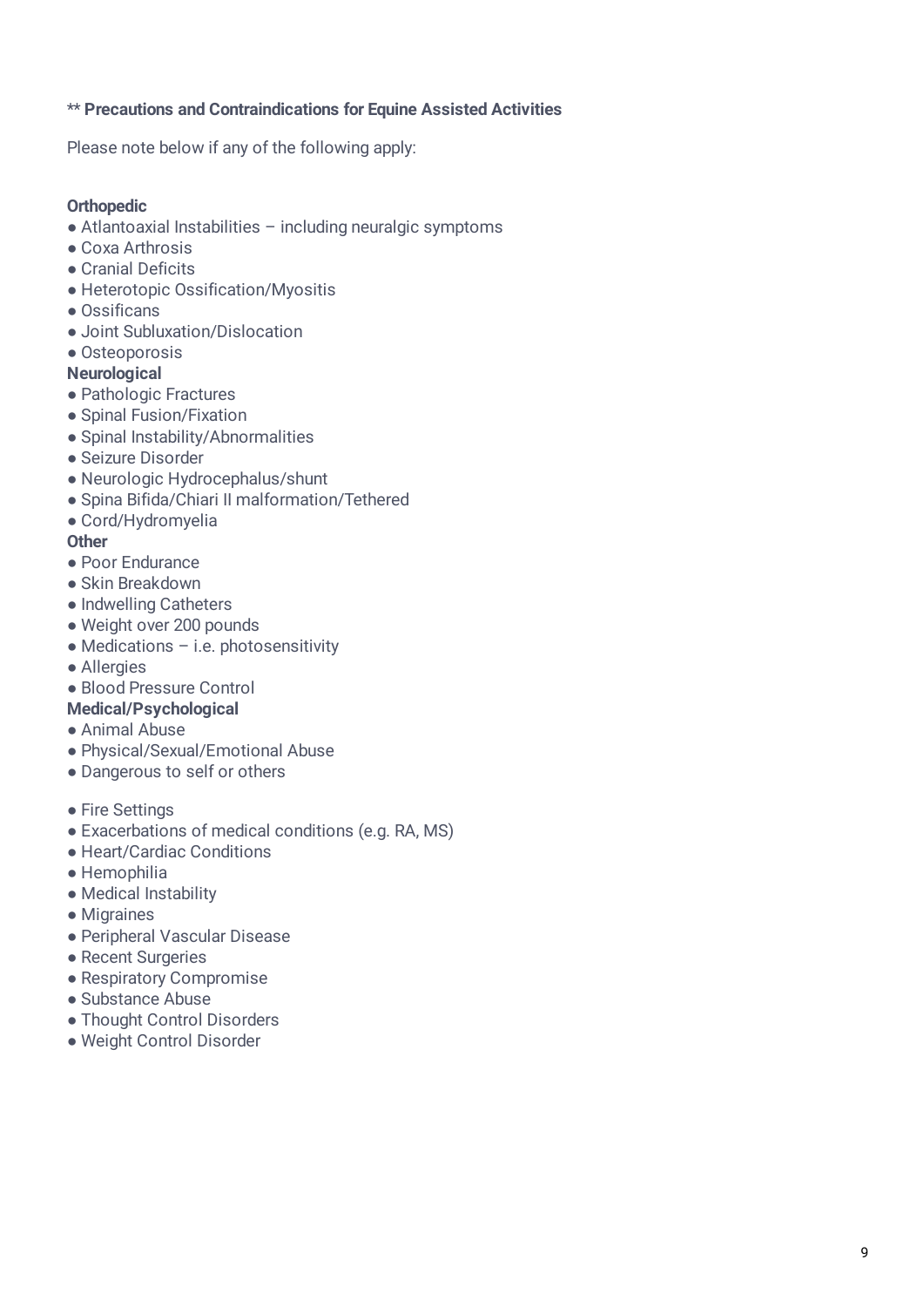**Shirt size**

**Please describe the applicant's general health, including special medical problems and/or physical disabilities:**

#### **Please describe the applicant's self-help skills (What does someone need to do daily to help the applicant?)**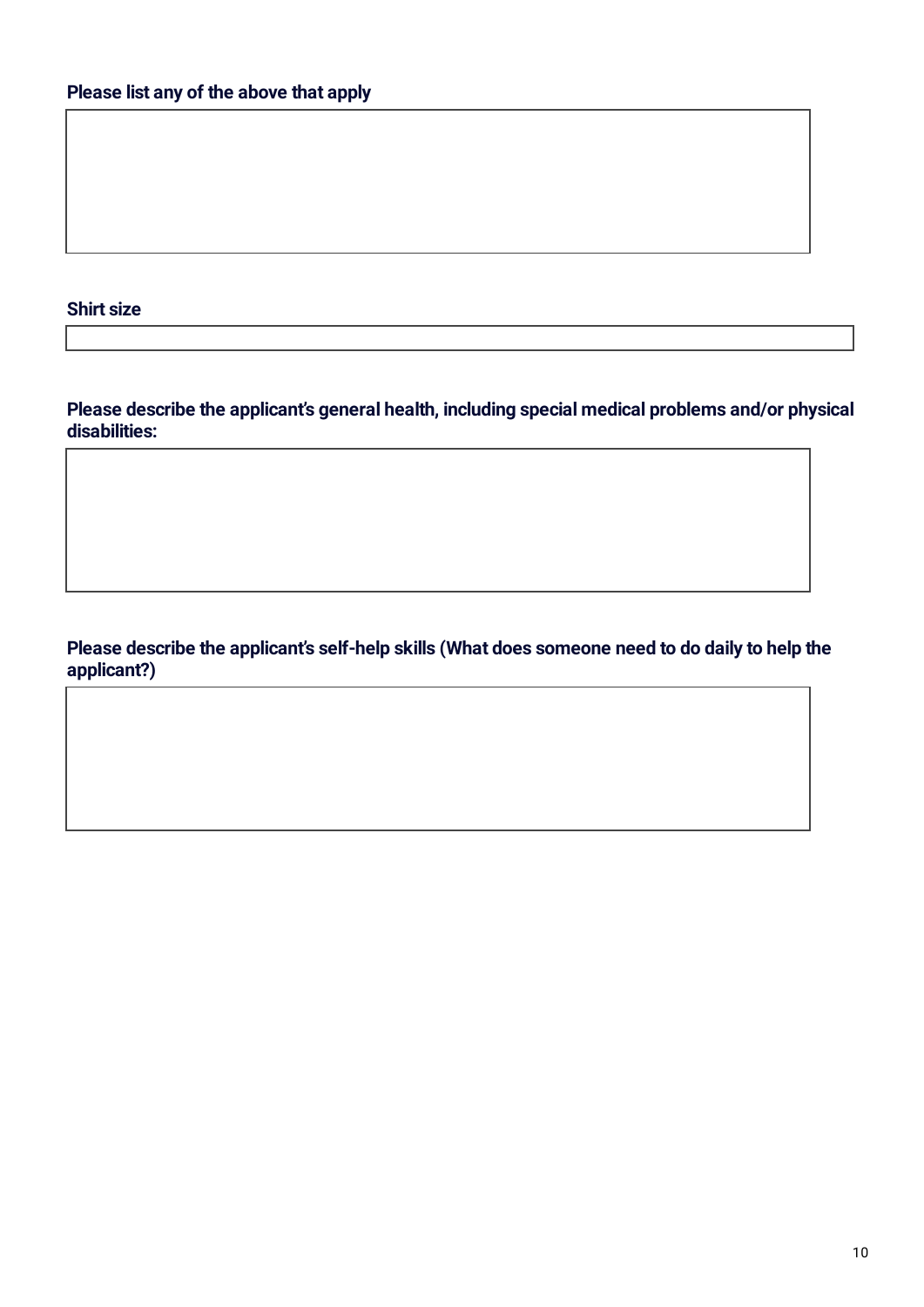**Please describe your goals and expectations for the applicant and what you hope JRC Prep can accomplish:**

#### **Please describe activity areas and/or situations that the applicant strongly dislikes:**

## **Please describe activity areas and/or situations that the applicant enjoys**

#### **Please select any that apply**

- 
- $\Box$  Marine Corps  $\Box$  Air Force  $\Box$  Space Force
- $\Box$  National Guard  $\Box$  First Responder  $\Box$  Medical Field
- $\square$  Army  $\square$  Coast Guard  $\square$  Navy
	-
	-
- 
- 

#### **Billing Type**

- $\Box$  Self Pav
- □ Service Provider/Medicare Agency
- $\Box$  Third Party

11